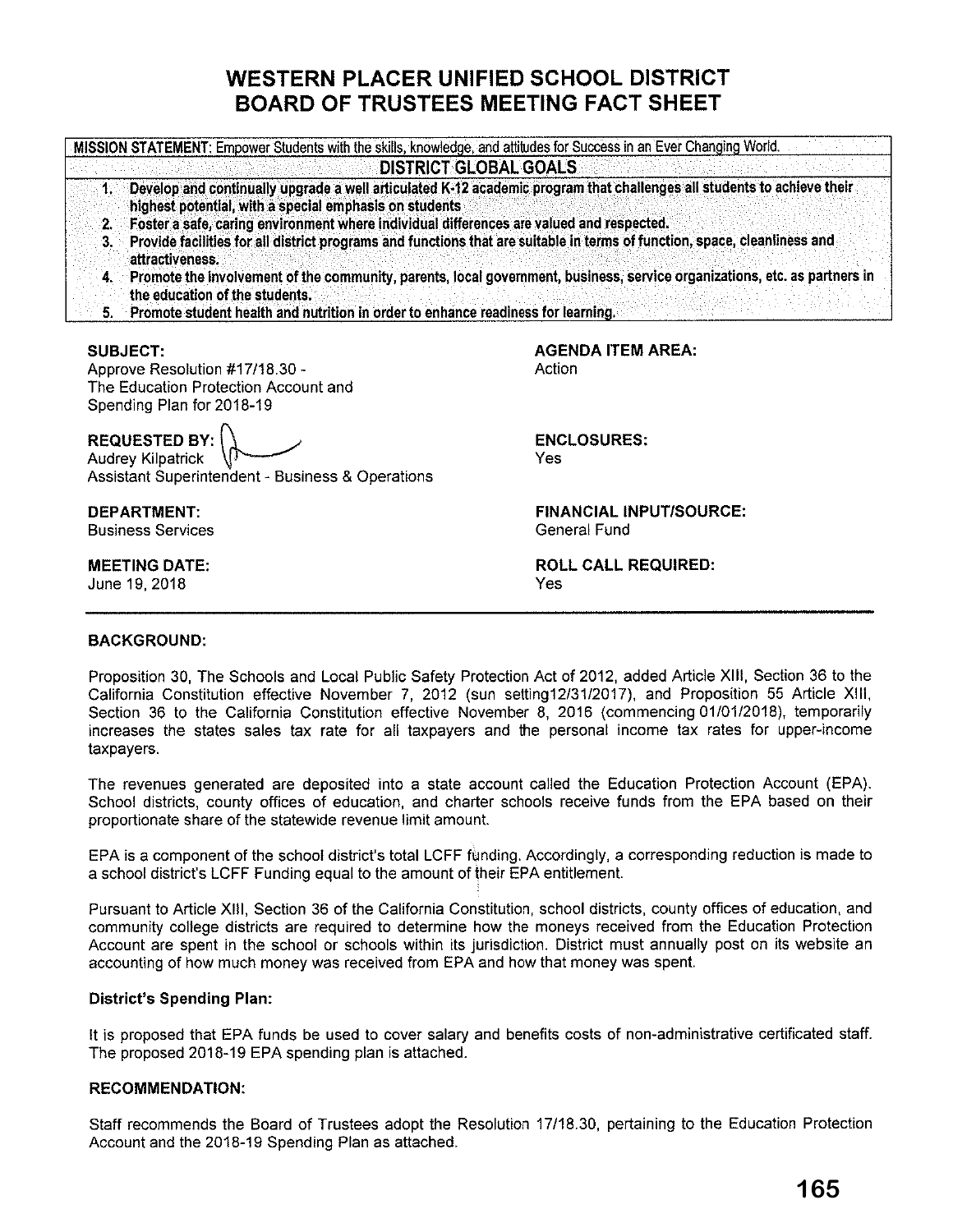# **WESTERN PLACER UNIFIED SCHOOL DISTRICT**

## **RESOLUTION NO. 17/18.30**

#### **THE EDUCATION PROTECTION ACCOUNT**

# **RESOLUTION OF THE BOARD OF EDUCATION OF WESTERN PLACER UNIFIED SCHOOL DISTRICT REGARDING THE EDUCATION PROTECTION ACCOUNT- 2018-19**

WHEREAS, the voters approved Proposition 30 on November 6, 2012 and Proposition 55 on November 8, 2016;

WHEREAS, Proposition 30 added Article **XIII,** Section 36 to the California Constitution effective November 7, 2012 (sun setting12/31/2017}, and Proposition 55 Article XIII, Section 36 to the California Constitution effective November 8, 2016 (commencing 01/01/2018);

WHEREAS, the provisions of Article XIII, Section 36(e) create in the state General Fund an Education Protection Account to receive and disburse the revenues derived from the incremental increases in taxes imposed by Article XIII, Section 36(f);

WHEREAS, before June 30<sup>th</sup> of each year, the Director of Finance shall estimate the total amount of additional revenues, less refunds that will be derived from the incremental increases in tax rates made pursuant to Article XIII, Section 36(f) that will be available for transfer into the Education Protection Account during the next fiscal year;

WHEREAS, if the sum determined by the State Controller is positive, the State Controller shall transfer the amount calculated into the Education Protection Account within ten days preceding the end of the fiscal year;

WHEREAS, all monies in the Education Protection Account are hereby continuously appropriated for the support of school districts, county offices of education, charter schools and community college districts;

WHEREAS, monies deposited in the Education Protection Account shall not be used to pay any costs incurred by the Legislature, the Governor or any agency of state government;

WHEREAS, a community college district, county office of education, school district, or charter school shall have the sole authority to determine how the monies received from the Education Protection Account are spent in the school or schools within its jurisdiction;

WHEREAS, the governing board of the district shall make the spending determinations with respect to monies received from the Education Protection Account in open session of a public meeting of the governing board;

WHEREAS, the monies received from the Education Protection Account shall not be used for salaries or benefits for administrators or any other administrative cost;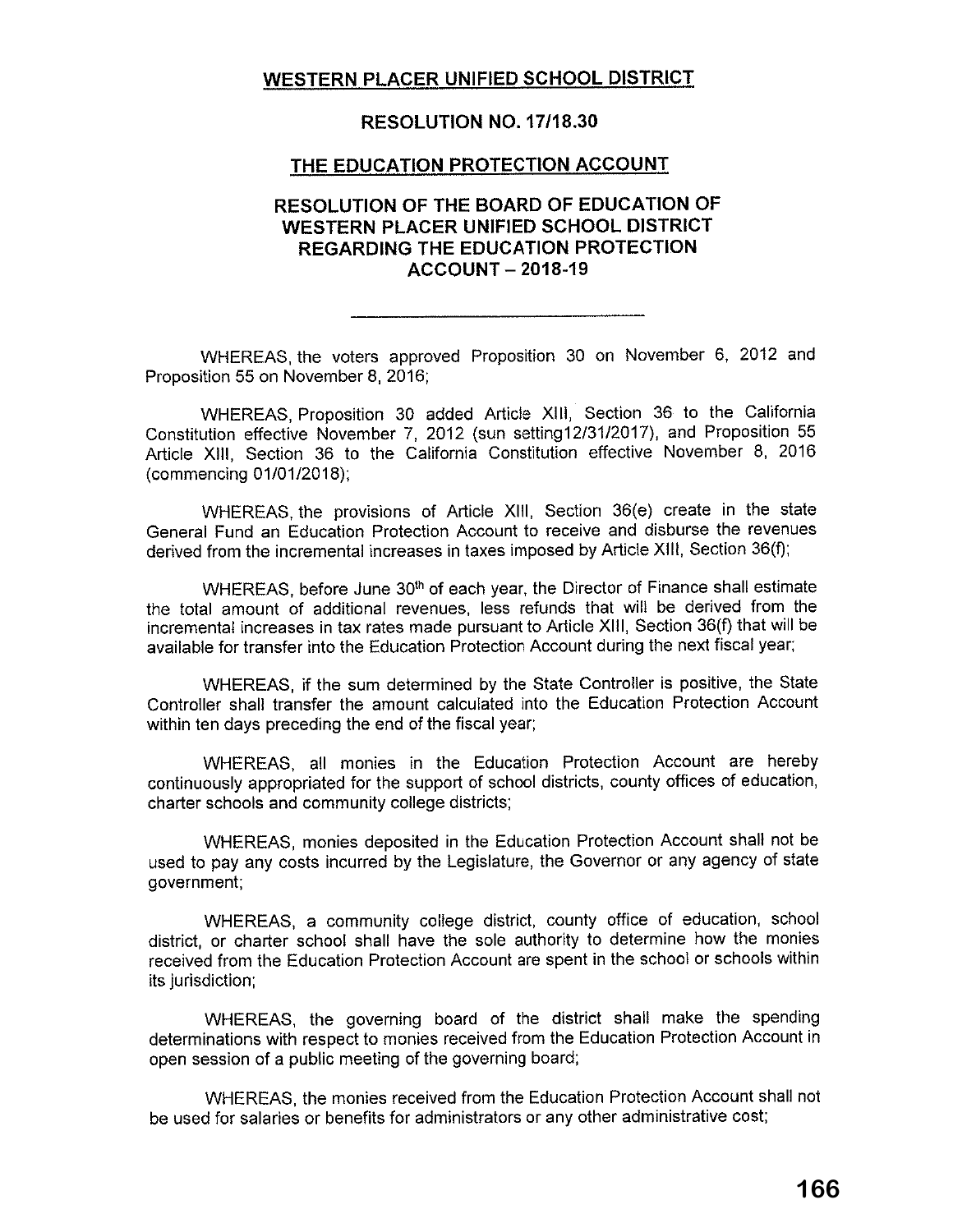WHEREAS, each community college district, county office of education, school district and charter school shall annually publish on its Internet website an accounting of how much money was received from the Education Protection Account and how that money was spent;

WHEREAS, the annual independent financial and compliance audit required of community college districts, county offices of education, school districts and charter schools shall ascertain and verify whether the funds provided from the Education Protection Account have been properly disbursed and expended as required by Article XIII, Section 36 of the California Constitution;

WHEREAS, expenses incurred by community college districts, county offices of education, school districts and charter schools to comply with the additional audit requirements of Article **XIII,** Section 36 may be paid with funding from the Education Protection Act and shall not be considered administrative costs for purposes of Article XIII, Section 36.

NOW, THEREFORE, IT IS HEREBY RESOLVED:

1. The monies received from the Education Protection Account shall be spent as required by Article **XIII,** Section 36 and the spending determinations on how the money will be spent shall be made in open session of a public meeting of the governing board of Western Placer Unified School District;

2. In compliance with Article **XIII,** Section 36(e), with the California Constitution, the governing board of the Western Placer Unified School District has determined to spend the monies received from the Education Protection Act as attached.

PASSED AND ADOPTED by the Board of Trustees of the Western Placer Unified School District this 19th day of June, 2018

, by the following vote:

AYES:

NOES:

ABSTENTIONS:

ABSENT:

## WESTERN PLACER UNIFIED SCHOOL DISTRICT

 $B_{\rm M}$ 

Paul Carras, President, Board of **Trustees** 

ATTEST:

Scott Leaman, Secretary Board of Trustees